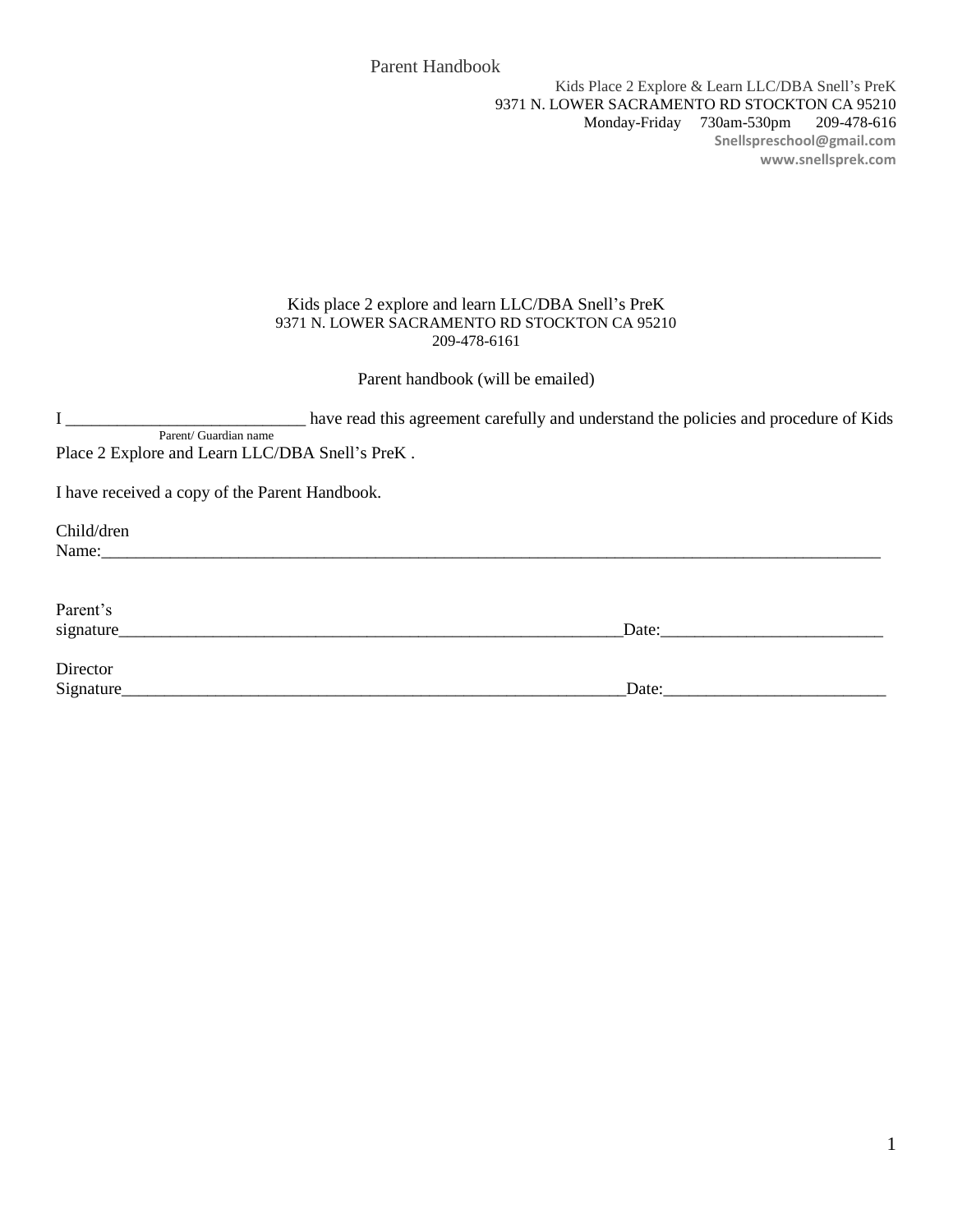# **Table of content**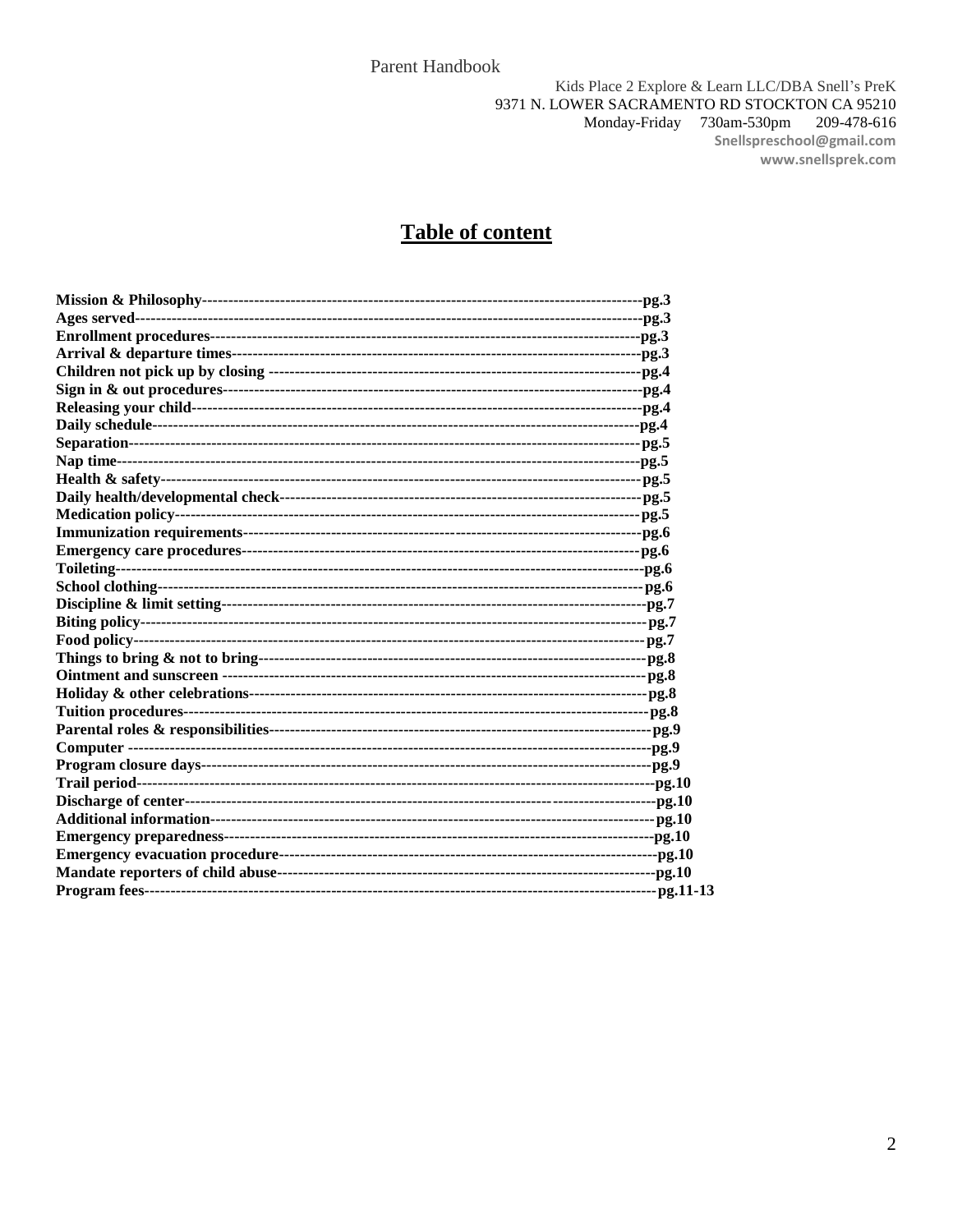Kids Place 2 Explore & Learn LLC/DBA Snell's PreK 9371 N. LOWER SACRAMENTO RD STOCKTON CA 95210 Monday-Friday 730am-530pm 209-478-616 **Snellspreschool@gmail.com www.snellsprek.com**



# **Our Mission**

Our mission is teaching through developmentally appropriate curriculum and practices with meaningful hands-on experiences and exploration of the child's interests. We provide opportunities for children to develop self-regulation, physical motor skills, and communication skills with plenty of room for arts and creativity. We strive to teach school readiness skills through fun and exciting ways. Activities include constructive play, circle time, group time, and outdoor time. Success can only be achieved through the involvement of parents and we actively seek parents' support. Our program includes a unique approachable center environment and staff that give that extra personal care and a family-like atmosphere. Let's make a difference that will last a life time!

# **Our Philosophy**

Our philosophy is to be active role models to the children; children learn by example. We believe that Positive reinforcement is important for children to develop positive self-esteem. We feel no child is too young to learn to share, take turns, and participate, as well as learn good manners. Children need an environment that supports free expression and stimulate learning in all areas. By maintaining curriculum actively engaging for the children's success we believe that everything can be taught during early childhood development.

\_\_\_\_\_\_\_\_\_\_\_\_\_\_\_\_\_\_\_\_\_\_\_\_\_\_\_\_\_\_\_\_\_\_\_\_\_\_\_\_\_\_\_\_\_\_\_\_\_\_\_\_\_\_\_\_\_\_\_\_\_\_\_\_\_\_\_\_\_\_\_\_\_\_\_\_\_\_\_\_\_\_\_\_\_\_\_\_\_\_\_\_\_\_\_\_\_\_

Each child is unique and develops at their own pace. In order to respect those individual needs, we will place each child in the appropriate classroom based on the child's social, emotional, cognitive and physical development. It is our goal to make Kids place 2 Explore and Learn LLC/DBA Snell's PreK a safe place for all children, regardless of ability, to be challenged and grow. We meet the child where they are developmentally. Classrooms will be assigned each August and the children will remain in their classroom for the entire year unless an unforeseen issue arises or in the case of the child ages out of the classroom and is developmentally ready. We will also consider a move if the child is advanced and other unforeseen situation with the ultimate goal being the child's best interest.

-Preschool Program: Ages 24months –Kindergarten

# **Enrollment Procedures**

- All paperwork must be completely filled out and turned in prior to first day of attendance.
- All children in care must be current on immunizations. Parents must provide current immunization records prior to first day of attendance.
- Child assessment DR use Form LIC 701 Physicians report and TB clearance
- Enrollment fee must be paid prior to first day of attendance.
- One week deposit and first week's tuition must be paid prior to first day of attendance.
- Parent must attend orientation/meeting prior to first day of attendance. Orientation/meeting includes topics on schedule, tuition payment, and policies and procedures.
- Parent must sign up to Procare app. It is our #**1 source of communication**
- Enroll on Auto pay using www.Procare.com #**1 preferred form of payment** and best for accounting records
- Please refer to Form LIC995 "Parents rights" and LIC613A "personal right" to know you and your child's right while enrolled in our licensed program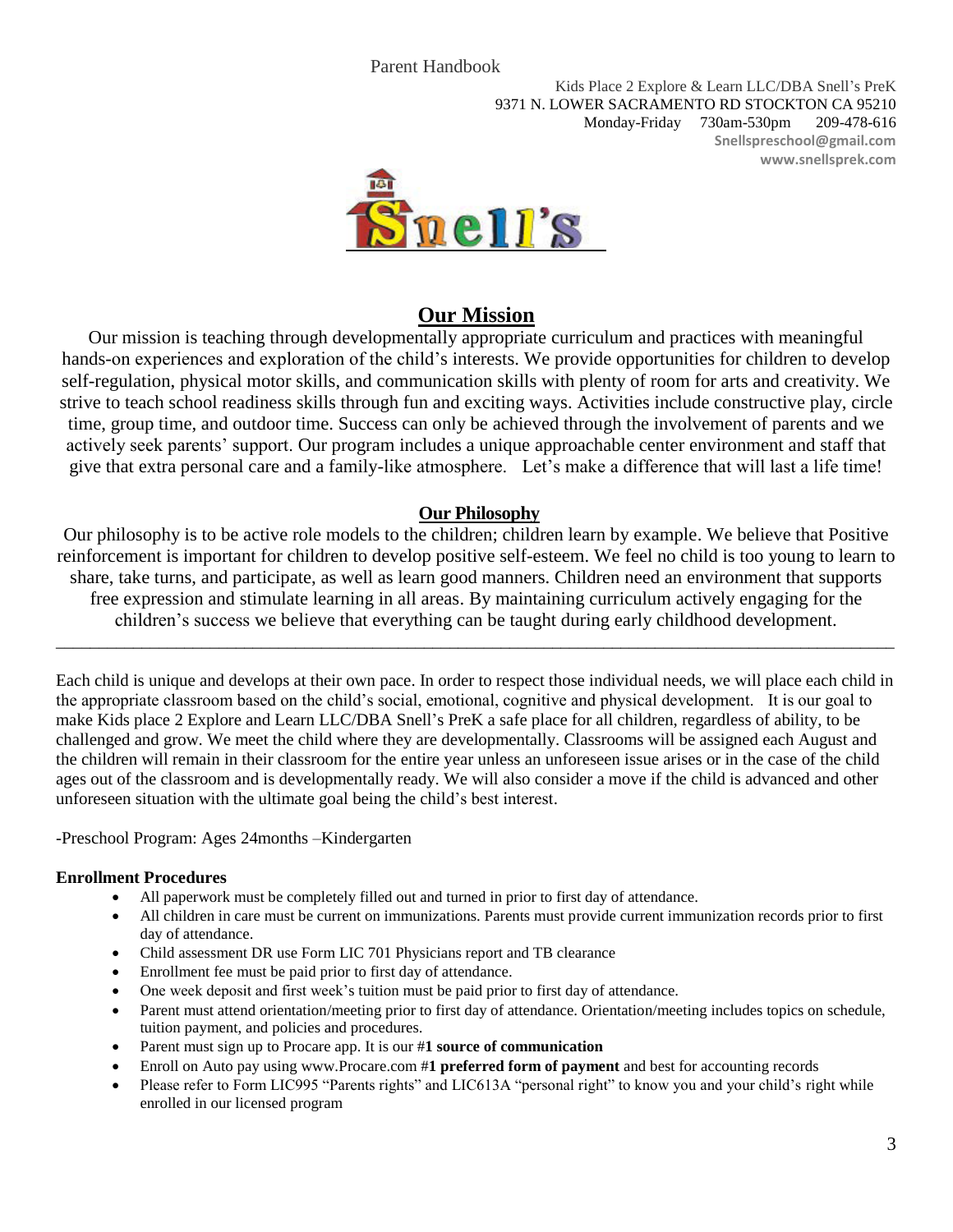Kids Place 2 Explore & Learn LLC/DBA Snell's PreK 9371 N. LOWER SACRAMENTO RD STOCKTON CA 95210 Monday-Friday 730am-530pm 209-478-616 **Snellspreschool@gmail.com www.snellsprek.com**

### **Arrival/Departure Times**

We offer many programs with different schedules. Please follow your contracted schedule (refer to your admissions agreement for specific hours) It is important for children to arrive and depart on time in order for the program to comply with licensing requirements. Difficulty in complying with the classroom schedule may result in a loss of placement. Parents are encouraged to discuss individual scheduling difficulties with program Director. All families must enter and exit at the front door only.

# **Children not picked up by closing**

If a child is not picked up by closing time and the teacher has not been contacted, she will try to reach both parents, and then the other people on the emergency contact. As required by the State, if no one can be reached, the police will be contacted and the child will be reported as abandoned.

# **Sign-In/Out Procedures**

An adult must always accompany a child into the Center and sign him/her into sign-in using the tablet and walked in the classroom. For licensing requirements, you must sign your full name (do not allow your child to sign themselves in and do not scribble). Children will not be released to anyone other than a parent or other person(s) designated in writing by the custodial parent(s) on the Emergency Information Sheet (Children will not be released to anyone under the age of 12). A verbal approval by parent may be accepted under emergency circumstance and a written permission must follow as soon as possible. Responsibility for your child is yours once you have signed him/her out at the end of a session. Children tend to become extremely excited when parents are present therefore, for the safety of your child and the safety of other children parents are asked to keep their child supervised during pickup time. Please do not allow your child to open the main door. **Certified custody orders** must be provided to the program Director prior to enrollment. Any changes in custody orders must be provided to the Kids Place 2 Explore and Learn LLC immediately. A release form must be on file, specifying who is to drop-off and pick-up child(ren) each day. Photo ID's are required of all individuals not known to the staff. No child will be released to an individual not specified on form LIC 700 authorized by the parent.

# **Releasing your Child**

If a parent or adult appears to be under the influence of drugs or alcohol, the staff of Kids Place 2 Explore and Learn LLC/DBA Snell's PreK may request the parent or adult to contact someone else to transport the child safely. If the parent or adult refuses, Kids Place 2 Explore and Learn LLC/DBA Snell's PreK reserves the right to contact the local authorities with the name and license plate number of the impaired person. Form LIC700 will be used to identify individuals authorized by parent to pick up the child.

# **Daily Schedule**

All curricular areas are included in the daily/weekly plan: arts and creative expression, music and movement, nature and science, physical and outdoor activities, language and literature. No snack/meals are provided. Parents must send meals/s snack and we will served in all classroom

Each class session includes child-selected play time where children structured their own activity as well as academic teacher-directed times such as large and small groups. The program operates from **730am to 530pm**. We offer a variety of schedule/sessions. Minimum attendance for any child is two sessions per week, either two mornings or two afternoons (when class offered). Parent must follow their contracted schedule as the program offers transitions and provides hourly drop-in care but most important the staff must always be within ratio safety and licensing regulations \*Limited Spaces Available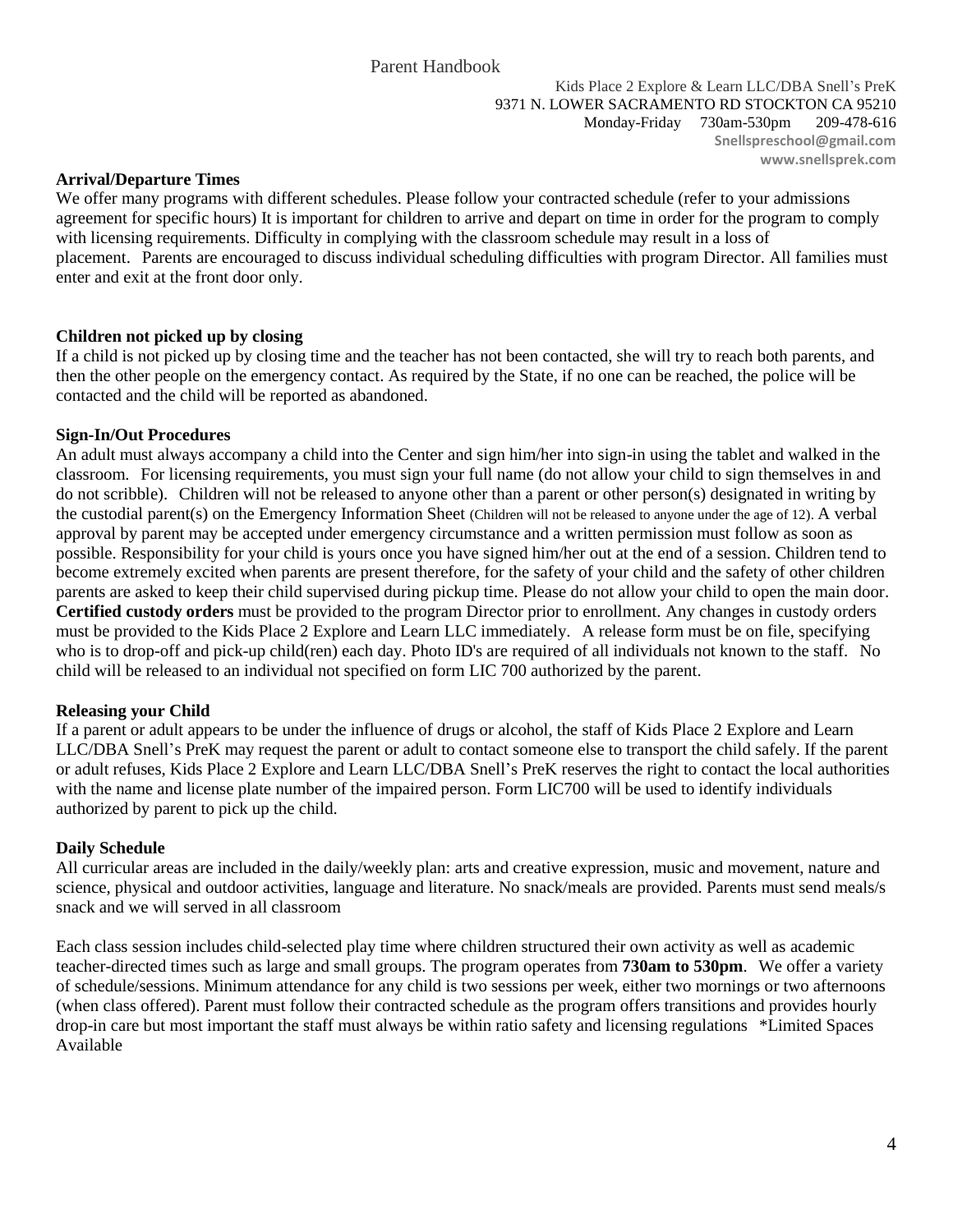### Kids Place 2 Explore & Learn LLC/DBA Snell's PreK 9371 N. LOWER SACRAMENTO RD STOCKTON CA 95210 Monday-Friday 730am-530pm 209-478-616 **Snellspreschool@gmail.com www.snellsprek.com**

### **Sample Activity Schedule**

| Preschool Classrooms Sunshine Room, Rainbow Room and Yellow Room |               |  |
|------------------------------------------------------------------|---------------|--|
| Constructed play                                                 | 730am-9am     |  |
| Circle time                                                      | 9a-945a       |  |
| Academic Group time                                              | 945a-10:30a   |  |
| Am snack                                                         | 10:45a-11a    |  |
| Am outdoor                                                       | 11a-1130a     |  |
| Lunch                                                            | $1130p - 12p$ |  |
| Nap                                                              | $1p-3p$       |  |
| Pm snack                                                         | $3p-3:15p$    |  |
| Pm outdoor                                                       | $3:15p-4:30p$ |  |
| Free play                                                        | $4:30p-530p$  |  |

### **Separation**

It's expected that young children may have a hard time separating from their parents (and vice-versa!). The staff is trained in making this transition as easy as possible for both the child and the parent. Parents are asked to say a prompt, friendly goodbye to establish and maintain a consistent "separation ritual" to help children make an easier separation. If you have any concerns about separation, please feel free to discuss them with your child's supervising teacher and/or the program Director.

# **Nap Time 1pm-3pm**

If your child is attending full-time, he/she is required by State law to rest. Each child should bring crib sheet and a light/small blanket to rest on. Parents are required to take home the sleeping bag for laundering on the last day of attendance of each week and bring them back on the first day of attendance for each week.

### **Health & Safety Ill Child Policy**

| • fever over $100^{\circ}$ within the last 24hrs                                                                   | • runny nose that is green or yellow (this<br>usually indicates an infection)              | •conjunctivitis (pink eye)<br>•yellowish skin or eyes |
|--------------------------------------------------------------------------------------------------------------------|--------------------------------------------------------------------------------------------|-------------------------------------------------------|
| ∙flu<br>•severe cold<br>•severe cough                                                                              | •diarrhea<br>•vomiting                                                                     | •rapid or labored breathing                           |
| • any contagious illness of any sort that<br>results in child being too ill to participate<br>in daily activities. | •unusual rash, any open sores or wounds<br>that are not bandaged or covered with a<br>scab | •head lice                                            |

It is very important that sick children do not come to the program. The children use the same washroom and they often "mouth" the same toys. They are often very affectionate with each other and it is very difficult to keep a sick child from infecting everyone else. Kids Place 2 Explore and Learn LLC/DBA Snell's PreK will not accept the child for care if any of these symptoms are present or have been present within the last 24 hours.

The child may return to program 72 hours after his or her temperature has returned to normal, 24 hours after the child is no longer vomiting, or 24 to 48 hours (depending on the illness) after the first dose of an antibiotic. If a child receives an antibiotic for an ear infection he or she may return to school immediately if he has been free of other symptoms mentioned for at least 24 hours. The supervising teacher may exclude any child who appears ill. Billing credit will be given only in cases of long-term illness. We would appreciate you calling the office when your child must stay home due to illness and advise us of any contagious condition.

It is parents' responsibility to find alternate care for your child when he/she is sick. Parent will be contacted to take your child home if he shows any signs of illness. First-aid will be administered for all minor injuries. If necessary, parents will be notified. 911 will be contacted if the injury is considered more than minor.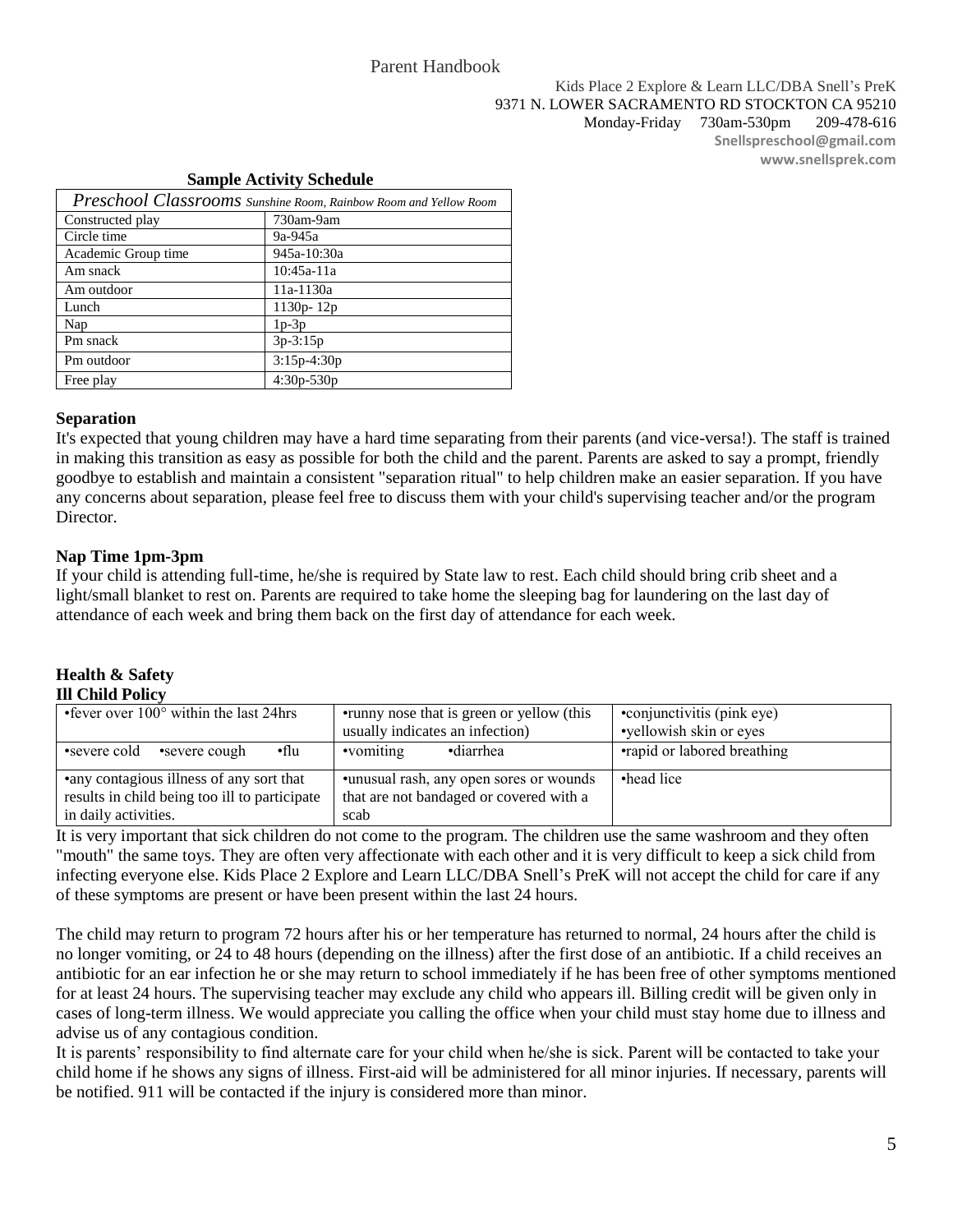Kids Place 2 Explore & Learn LLC/DBA Snell's PreK 9371 N. LOWER SACRAMENTO RD STOCKTON CA 95210 Monday-Friday 730am-530pm 209-478-616 **Snellspreschool@gmail.com www.snellsprek.com**

### **Daily Health/Development Check**

Upon entering our center, our staff will make a "well child" check of each child. The child must be symptom free (see above Sick Child Policy) and be capable of participating in the day's activities to remain within our program that day. It is our policy to take children outdoors on a daily basis (weather permitting).

# **Medication Policy**

If your child is on medication that needs to be administered while he or she is at Kids Place 2 Explore and Learn LLC DBA Snell's PreK, the medicine must be in the original container and labeled with the child's name, the doctor's name, the name of medication, the dosage, the expiration date, and when the medicine is to be given. A Medication Permission form must be filled out and signed, giving Kids Place 2 Explore and Learn LLC/ DBA Snell's PreK staff permission to give the medication to your child. Both the director and the child's teacher will be responsible for dispensing the medicine, and you must discuss any medications with the teacher and director directly, to make certain that there is no confusion about dispensing the medication. This is particularly true if your child has a substitute teacher for the day. Medication will be administered and logged (please check log regularly). All medication will be returned to the parent/ guardian. Staff will not be able to administer medications by needle or over the counter medications. Children are not allowed to self-medicate, and should not bring any medicines with them this includes lip balms and cough drops.

# **Immunization Requirements**

As required by California State Law, every child in attendance at the center must submit a current written medical assessment, including an immunization history, within 30 days from initial enrollment and provide an updated record of immunizations throughout their time enrolled in the program. If a parent/ guardian fails to meet this requirement the child must be excluded from the program.

Exceptions to this policy are a physician notification that the child could not be administered an immunization for a specific reason and must state how long the exemption is valid.

# **Emergency Care Procedure**

Teaching staff are trained in the usage of infant/pediatric CPR and first aid. Minor cuts and abrasions suffered while at Kids Place 2 Explore and Learn LLC/ DBA Snell's PreK will receive proper care. Incident will be logged in the injury log Parents are also required to log any and all injuries not occurred in the program. Please note that Kids Place 2 Explore and Learn LLC DBA Snell's PreK / are required to log any injuries observed on your child that may have occurred outside of the school. **If a medical emergency arises, a parent will be contacted before any emergency treatment takes place, unless doing so endangers the child's life**. In such a case, necessary steps will be taken, putting the child first (calling ambulance, hospital, doctor, poison control, and so forth). If a parent is unable to be reached, the other adults designated on the child's Emergency Information Card will be contacted. If a medical emergency happens off-site, these same procedures will be followed, except that we will transport the child to the nearest hospital. All expenses inquired by the emergency services will be fully the responsibility of the parents. Form LIC700 will be used to identify emergency contact authorized by the parent

# **Toileting**

Transition can be a challenge for some young children, and teachers will remind each child to use the toilet when necessary. Individual differences will be accounted for within this process. Some children may need more time than others to fully manage this transition. As accidents will happen, particularly in the first few weeks, please be sure to provide extra underwear and a change of clothes in your child's cubby. And remember to take your child's dirty clothes home. If your child is an Infant or Toddler, please make sure your child has plenty of diapers in his/her cubby since We do not provide diapers nor wipes. We will inform you when we are running low on supplies please bring diaper and wipe the next time your child comes to school. Pull-ups are difficult for changing, so please use regular diapers. Toilet training is a part of growing up. We will be happy to work with you and your child in this process. Before transitioning your child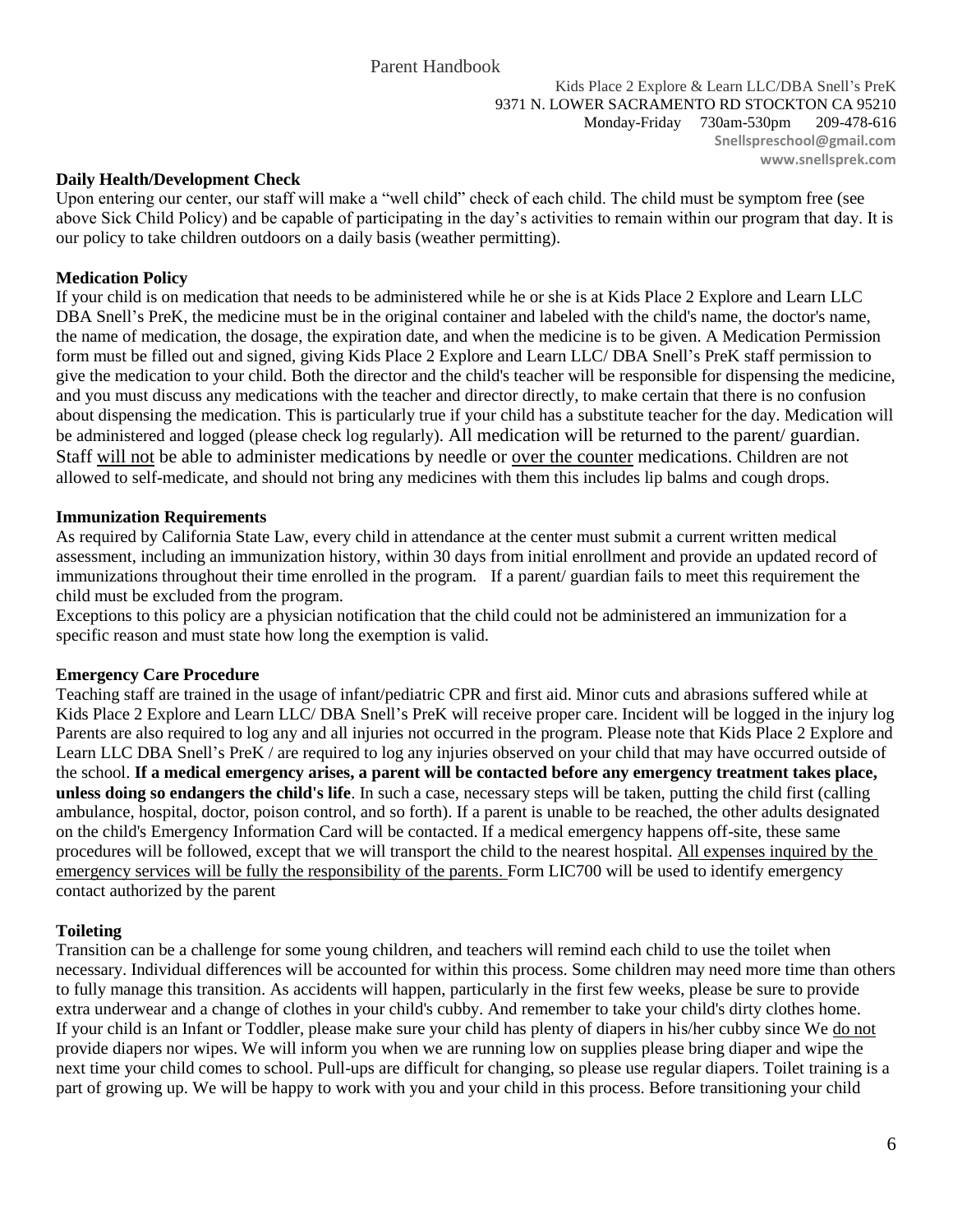from diapers to underwear, please speak with your child's supervising teacher. **Toilet training requires the child to wear pull-ups at all time unless fully potty trained** (additional information will be provided for toilet training[\)](https://www.miracosta.edu/Instruction/ChildDevelopmentCenter/parenthandbook.htm#top#top)

# **School Clothing (please label all belongings)**

Please dress your child in play clothes in which he/she can feel free to get dirty, as we regularly engage in wet and messy activities. Backless or slick-soled shoes are inappropriate for school. It is a good idea to bring along a sweater or jacket on all but the hottest days. Our playground can be windy and cool, and part of each day will be spent outside. Also, please dress your child in clothes that are easy for him to manage. Remember to label all clothing with your child's name. Each child is assigned a personal cubby space for his/her use. Please bring an entire change of clothes (pants, shirt, underwear, socks) for your child to keep in this cubby (and check regularly so replacements are on hand). If your child needs a change of clothes and none is found in the cubby, parents will be called and asked to bring a set.

# **Discipline & Limit setting**

Kids Place 2 Explore and Learn LLC/DBA Snell's PreK program's approach to discipline and conflict resolution is grounded in a respect for children, the development of self-esteem and the building of problem-solving skills. Using affirming guidance and positive direction, teachers help children understand the limits of appropriate behavior in a classroom setting. Interventions are focused on helping children understand the consequences of their behavior, reminding them of acceptable alternatives (walk instead of run) and redirection. The goal is to help children build self-control and develop autonomy. Punitive disciplinary measures, such as scolding, corporal punishment are unacceptable and inappropriate.

In solving interpersonal conflicts, Supervising Teachers guide children in recognizing each other's needs and point of view and in coming up with acceptable, workable ideas to solve the problem. The goal is to help children develop the skills to be successful social negotiators and to rely on non-violent means of resolving their conflicts. It is important to give children an opportunity to problem-solve on their own. By jumping in too soon with the solution, adults teach children to rely more on adult authority than their own resourcefulness in solving problems. As the program's goal is to promote the physical and emotional well being of each child in our program, situations consistently endangering a child or children will not be permitted. Children who consistently engage in such behaviors are subject to discontinued enrollment.

# **Biting policy**

Biting is a natural developmental stage that many children go through. It is usually a temporary condition that is most common between thirteen and twenty-four months of age. The safety of the children at the center is our primary concern. The center's biting policy addresses the actions the staff will take if a biting incident occurs.

Toddlers bite other toddlers for many different reasons. A child might be teething or overly tired and frustrated. He or she might be experimenting or trying to get the attention of the teacher or his peers. Toddlers have poor verbal skills and are impulsive without a lot of self-control. Sometimes biting occurs for no apparent reason. The center will encourage the children to "use their words" if they become angry or frustrated. The staff members will maintain a close and constant supervision of the children at all times.

The following steps will be taken if a biting incident occurs at our center:

- The biting will be interrupted with a firm "No…we don't bite people!"
- Staff will stay calm and will not overreact.
- The bitten child will be comforted.
- Staff will remove the biter from the situation. The biter will be given something to do that is satisfying.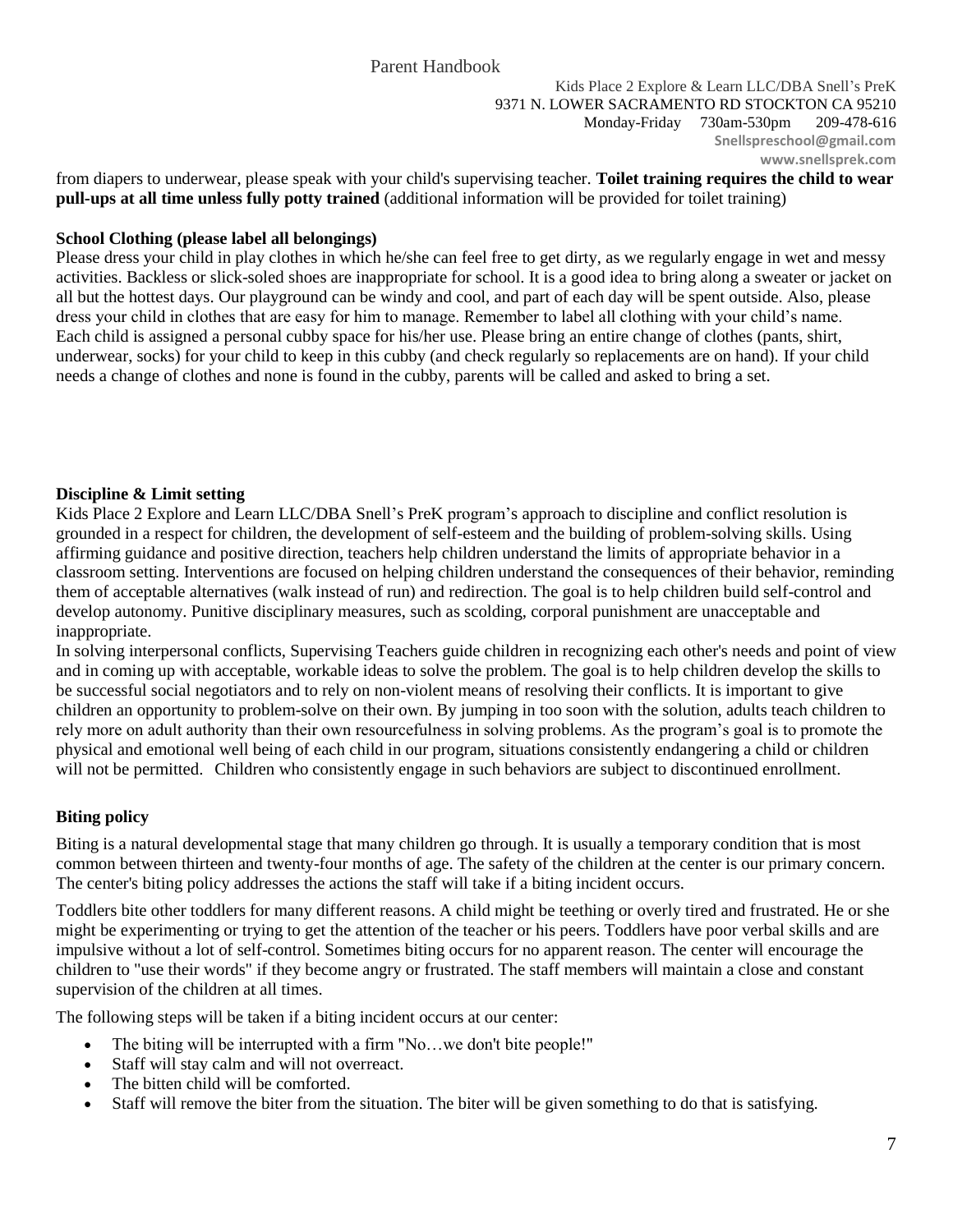- The wound of the bitten child shall be assessed and cleansed with soap and water. If it is determined that there was a blood exposure further steps need to be taken.
- Parents and staff will create a plan to prevent child from continuing to bite and if the biting persist for an unreasonable period of time the child will be removed from the center.(please keep in mind the biting more likely will continue and we have to allow time for change)
- The parents of both children will be notified of the biting incident. Appropriate forms will be filled out (Incident Report). *Note: If a bite requires medical treatment, a copy of the incident report must be mailed to the licensing consultant within 7 calendar days. See Child Care Requirements Licensing Guidelines Section .0802 (d) EMERGENCY MEDICAL CARE*

# **Food Policies**

We do not provide food. Please send nutritious snacks/meals if your child is full time please 2 snack and one lunch. If your child has allergies parents must notify program director prior to first day of attendance and specify clearly what the child is allergic to and the affects the child shows in order to identify when the child is experiencing an allergic reaction.

# **Things to Bring and Not to Bring**

Children are encouraged to bring "companion" items to school, such as a favorite stuffed animal for naptime. Please leave toys, books, etc. at home. In the past, we have found that most young children like to bring things from home but may not like other children to use them. Kids Place 2 Explore and Learn LLC/DBA Snell's PreK is considered a Kid Safe Zone, and as such, children should not bring any toys of destruction, which include toy guns or weapons of any sort, dangerous materials of any sort, fireworks of any sort, or drugs not prescribed for your child. Share Days may be scheduled periodically. On these days, toys and appropriate objects from home are welcome (your teacher will provide additional information).

# **Ointment and sunscreens**

Ointments must be prescribed by a physician for regular use. Sunscreen will NOT provided nor administered, sunscreen must be applied prior to child's arrival.

# **Holidays and Other Celebrations**

The population at the Kids Place 2 Explore and Learn LLC/DBA Snell's PreK is diverse and multicultural, bringing a wonderful richness to everyone's experiences. Kids Place 2 Explore and Learn LL/DBA Snell's PreK C is a place where adults and children from any background can feel comfortable, welcome and respected. Holidays from a variety of cultures are a valuable way of recognizing the similarities and uniqueness of different cultures, for example the use of food, dress, crafts and/or songs in the celebration, while also appreciating the diversity in the forms these aspects take. Supervising Teachers are encouraged to solicit the help of the parents of the children in their class who are from different cultures and ask them to share information and resources about their culture's holidays and ideas for activities that would be appropriate for the children. Such information can be incorporated within the universal aspects of traditional American holidays.

Birthdays are very special events, which give children a sense of themselves as growing individuals. While birthday parties, with all of their accessories, are not appropriate at the Kids Place 2 Explore and Learn LLC/DBA Snell's PreK, acknowledging and celebrating a child's birthday are essential to promoting self-esteem. Parents may bring birthday snacks (store bought only).

**Tuition procedures** (Please see below pages 11-13 for details on tuition and fees) Must sign up with app Procare to make tuition Payments.Tuition is based upon a weekly and monthly rate. Families are billed at the beginning of each week/month. Tuition is not reduced for absences, holidays, vacation, or for other days program is closed. Invoices and receipts will be emailed. Tuition is due on the Monday and considered past due after the Tuesday of each week and late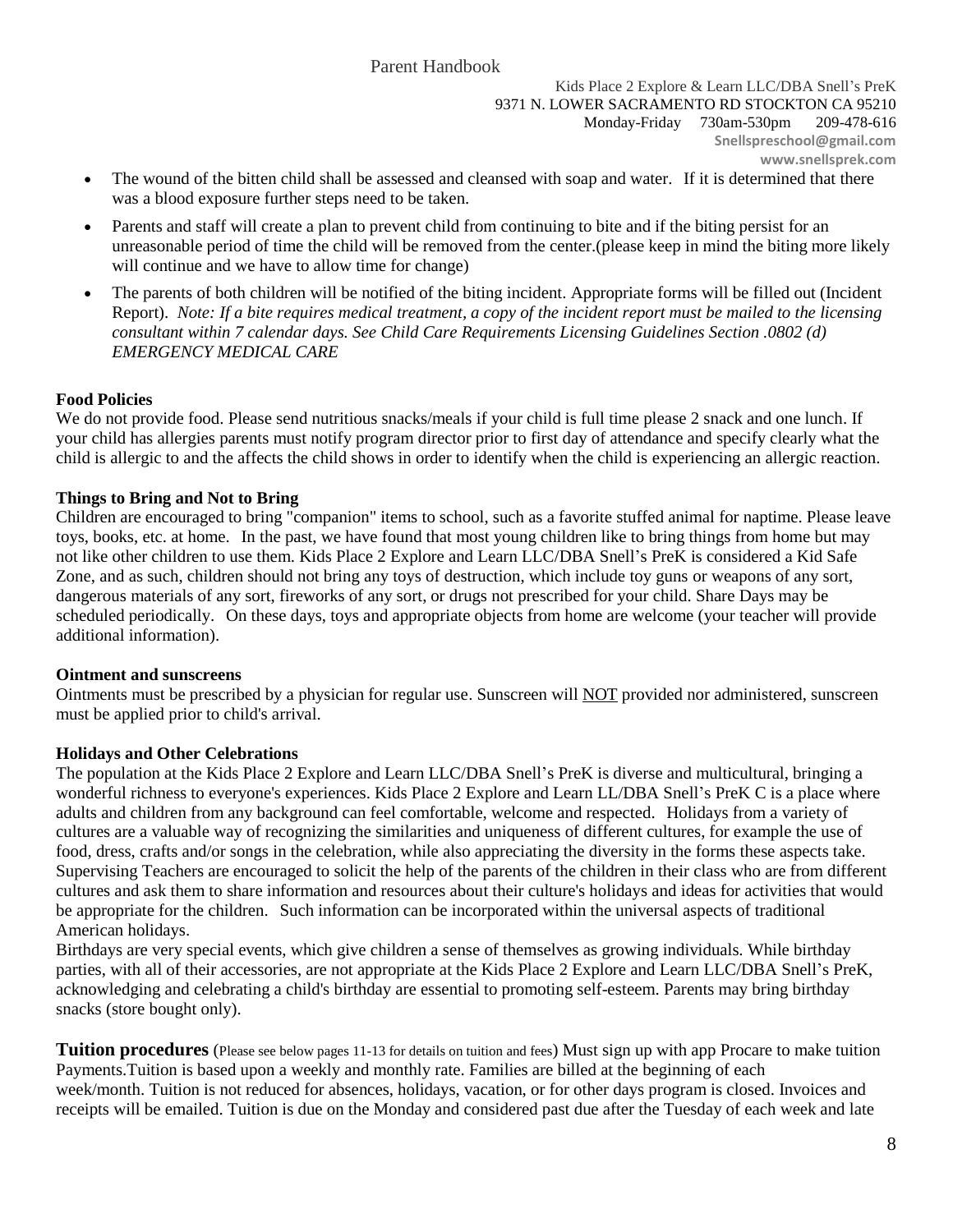fees will be accessed. Make payment payable to Kids Place 2 Explore and Learn. Please retain the receipts for your records.

Please Note: A late fee of \$10.00 will be applied to tuition paid after the Tuesday of each week additional \$10 for each day payment is late. If by Friday of that same week no payment is made children will be dropped from the program and a reinstatement of \$110 must be paid prior to child returning. No cancellation of fees will be made except in the case of long-term illness of the child. Parents must advise the program director, in writing, 3 weeks prior to dropping their child from the program, or tuition will continue until written notice is received. There are no substitutions or refunds for days missed

# **Parental Roles and Responsibilities**

Must read and follow all Kids Place 2 Explore and Learn LLC/DBA Snell's PreK rules and regulations. Please complete child's developmental form and include any physical needs. The director will share classroom and information with teacher. Supportive family relationships are essential to providing a good program for young children. Teachers are available for on-going communication with parents by using **Procare** app as our #1 source of communication. parents can also email us. In addition, special conferences may be requested with teachers, teacher's assistants, and/or the director. We would appreciate if parents schedule time to volunteer on a regular basis. Brief visits tend to be disruptive to the child and the class. We also ask that if parents have concerns and would like to speak to any staff that parents schedule an appropriate time since it can be very challenging to carry a conversation during session hours. Kids Place 2 Explore and Learn LLC/DBA Snell's PreK has an open-door policy while your child is in attendance. Parents wishing to socialize with other parents are requested to do so away from the classroom.

### **Computers**

.

At Kids Place 2 Explore and Learn LLC/DBA Snell's PreK, we believe teachable moments arise from many different situations. We believe that computers, when used properly, can be a highly effective educational tool. Therefore, Kids Place 2 Explore and Learn LLC/DBA Snell's PreK does have a computer for special programs used in conjunction with educational themes

# **Program: Closure days**

Kids Place 2 Explore and Learn LLC observes the following holidays: New Year's Day, Martin Luther King' B-day, Presidents Day, Memorial Day, Independence Day (4th of July), Labor Day, Veterans day, Columbus day, Thanksgiving Day and the day after, a week beginning Christmas eve to after New years day, staff development day (parent will notified in advance of the dates)

If any of these holidays fall on Saturday, we will close on the Friday before. If the holiday falls on Sunday, we will close on the Monday after.

Each family is required to pay the weekly tuition fees, whether or not the child is in attendance. This includes all the days the program is not open (refer to list above).

**NOTE**: Christmas and New Year closure requires payment during any part of the year that you withdraw you child from the program, it is prorated base on weeks for attendance. For example if you child start July 1 and withdraw October 31st. fee owed would be 18 weeks. A worksheet will be provided per family since each family had a different enrollment schedule.

# **Trial Period**

The first 2 weeks are on trial basis tuition for trail weeks are due and collected. Kids Place 2 Explore and Learn LLC/DBA Snell's PreK is sensitive to everyone's needs and understand that not all people are compatible with one another therefore, during the first two weeks there are NO 3 weeks advance notice required from neither parties parents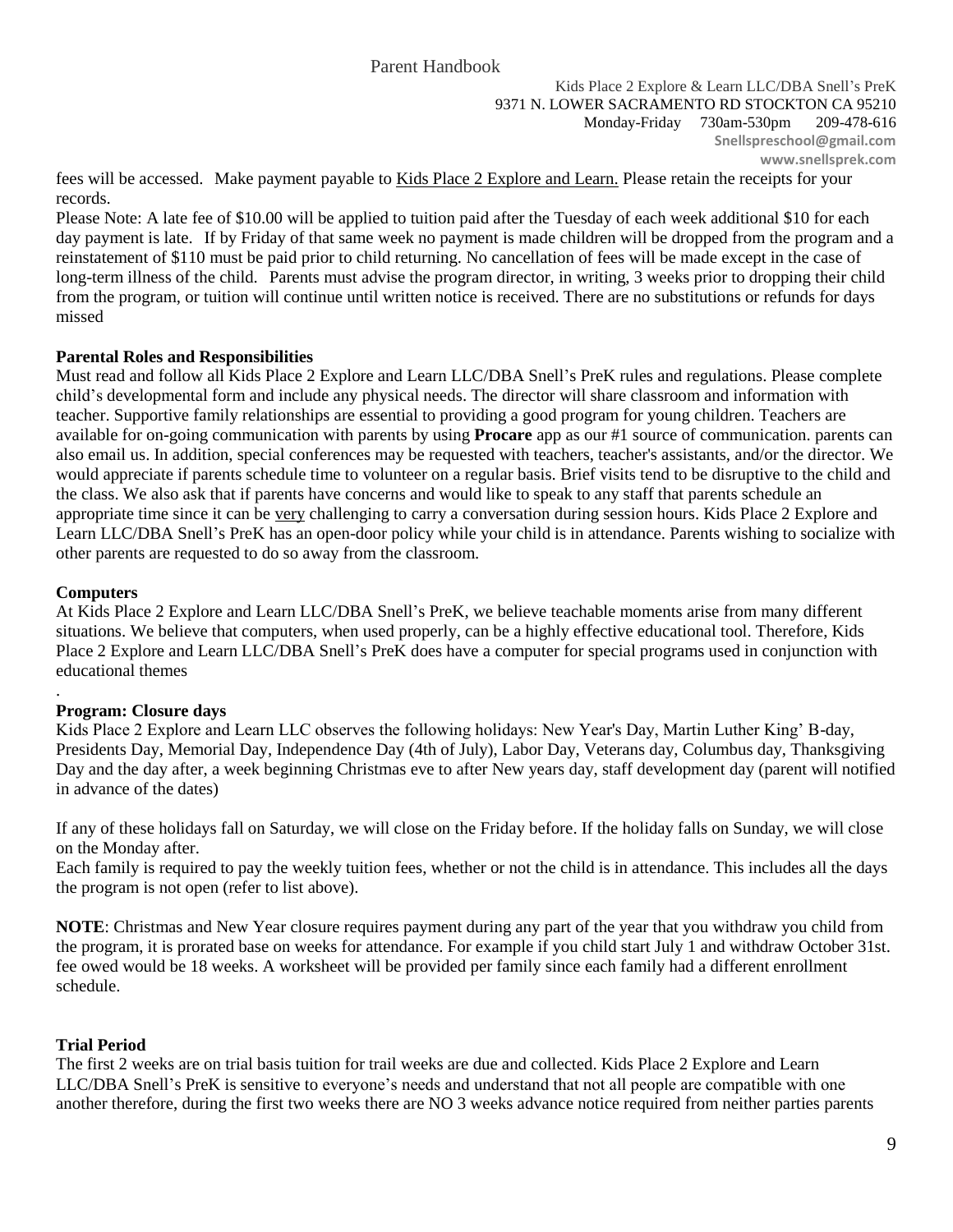and Kids Place 2 Explore and Learn LLC . After the two week trial parents must give a 3 week written notice to the director prior to ending the contract. Without a notice the deposit will be used to cover the lack of notices and cannot be used toward the last week.

# **Discharge of center**

If for some reason you decide to discontinue your child's relationship with Kids Place 2 Explore and Learn LLC/DBA Snell's PreK, requires a three-week written notice. This will give us time to fill your child's spot. Payment is due for the three-week notice period whether or not the child is brought to school. Any outstanding fees must be paid on or before the child's last day. If legal action to collect fees becomes necessary, the parent(s) will be responsible for legal fees incurred. Under most circumstance, if Kids Place 2 Explore and Learn LLC/DBA Snell's PreK feels it can no longer enroll your child, you will be given a two-week notice. However, if your child exhibits behaviors that endanger other children or staff, expulsion can be immediate. Examples of reasons for expulsion include (but are not limited to): 1.Failure of parent to pay tuition.

2.Failure of child to adjust to Kids Place 2 Explore and Learn LLC/DBA Snell's PreK after a reasonable amount of time. 3.Our inability to meet the child's needs without additional staff.

4.Failure to provide waiver documentation of state required immunizations.

5.Behavior (including biting) that endangers other children or staff.

Part-time Schedules At times Kids Place 2 Explore and Learn LLC/DBA Snell's PreK may accept unusually schedules to fill up an opening. If at any time part-time schedule conflicts with the needs of Kids Place 2 Explore and Learn LLC/DBA Snell's PreK we reserves the right to first offer families the option to change schedule to available opening and if the available schedule does not meet family's needs Kids Place 2 Explore and Learn LLC/DBA Snell's PreK may discharge the family in order to meet business needs.

# **Additional information**

- Be advised that smoking is not permitted while children are in care.
- Parents to refrain from using inappropriate language in or around the facility.

# **Emergency preparedness**

- Fire drills are conducted once a month and the children and staff gather outside in the parking lot (please always drive careful around the parking lot and do not be alarmed in the event we are conducting a drill during your visit)
- Utility interruptions/bomb and other threats: When power goes out the safety of the children is priority and if power will be out for longer than 1 hour (depending on the time of the day and the season) center will have to close and parents will be notified and required to pick up their child. Staff may call parents at any time to pick up their child if their ability to maintain the child's safety is in question

# **Emergency Evacuation Procedure:**

- In the event of an emergency that requires us to evacuate the daycare, we will take our emergency kit and all the children to our emergency meeting place the **Oakwood school,** located at **1315 Woodcreek Way Stockton CA 209-953-6200 .** (when transportations is available our second location **1767 W Hammer Lane Stockton 209-937-8801**
- Children will be transported in staff vehicles and parent vehicles. **When possible we will leave a note at the door, send a message using Procare and call the parents.**

# **Mandate reporters of child abuse:**

 All staff employed at Kids Place 2 Explore & Learn LLC are mandate reporters required by law to report any suspicion of child abuse or neglect**.**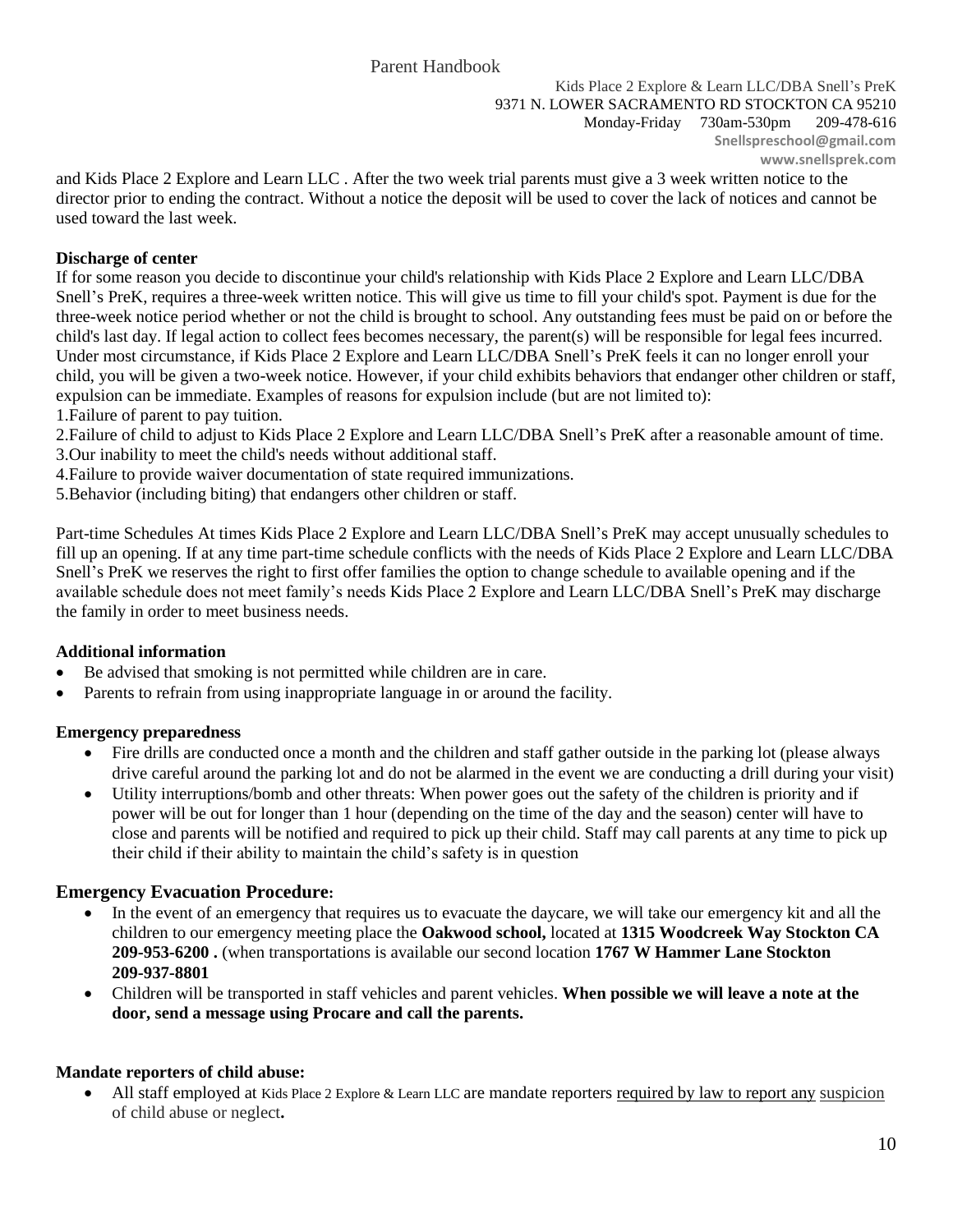### **Program fees**

*No business can run without funding, therefore the following policies have been developed to promote the high quality services, materials, supplies, and well-trained, educated staff at Kids Place 2 Explore and Learn LLC. Financial terms will be finalized upon* 

*parent signing the contract.* 

### Enrollment Fee

In order to reserve a child care space in the program and to cover the cost of filling paperwork, a non-refundable enrollment fee of \$110.00 is due when you enroll your child and \$55 (50%) due for Re-Enrollments. No child care spot will be reserved without an enrollment fee. Holding fees apply if you are requesting a holding period of more than one week. Tuition payments for the first week are due on the child's first day of attendance.

### Deposit

One week's deposit is required with enrollment fee. Deposit may be credited toward last week's payment and/or will be used towards earned vacation time when providing a three week written notice prior to ending services with Kids Place 2 Explore and Learn LLC. Example of earned vacation time: the deposit amount will be divided by 52 weeks, multiplied by the weeks care was provided to determine the amount due on the termination date. For additional details use the vacation worksheet provided in your contract form.

### Holding Fee

When Kids Place 2 Explore and Learn LLC agree to hold an opening we give up the right to fill that position and to receive tuition from that position. For this reason a non-refundable holding fee is required to hold an opening when a child's start date is more than one week after enrollment. This fee will be three-quarters of the regular weekly fee, and will be due on the Monday of each week that the opening is to be held, beginning on the date that the opening becomes available. If payment is not received by 5:30 on Monday, the opening will no longer be held and any fees or payments that have been made will be forfeited.

#### Tuition

Tuition payments are used to provide the highest possible quality of care and environment for your child. Tuition is based on the schedule recorded on the Parent Contract and is due on the morning of the first day of attendance each week. Payment is considered past due if not paid in full by 5:00 PM Monday of each week; at which time a \$10 late tuition fee will be charged daily until tuition and fees are paid. Late payment of tuition may cause child care services to be suspended without notice until full payment is received. Pre-paid fees including overpayments are non-refundable; it is your responsibility to ensure that the correct amount is paid. Tuition may be paid by check, money order, or in cash. You will receive a monthly statement recording your payments as well as any additional charges due or credit given. At least two weeks' notice will be given before a rate increase is put into effect.

### Late Tuition Payment Fee

At Kids Place 2 Explore and Learn LLC, child care services must be paid for in **advance** of receiving the services. Tuition is charged on a weekly basis, and is due on first day of each week. A late fee of \$10 will be charged if payment is not received by Monday of the week during which care is provided. \$10 Late Fee will be charged daily until the tuition is paid in full (if by Friday of that same week tuition is not paid in full services will be refused). Prompt payment of tuition is necessary to ensure that the program can continue to function.

### Automatic tuition payment Program (ATP)

Kids Place 2 Explore and Learn LLC/DBA Snells Pre K offers an automatic tuition payment program to our parents **Procare app**. This service provides for direct withdrawal from your checking or savings account to pay for your child care services. This easy and convenient program helps to avoid late fees and keeps your account in good standing. Any parent who carries a balance is required to be enrolled in our (ATP) payment program, or their child will be denied service until the bill is paid in full. Changes to (ATP) accounts are processed the month following the request. Change requests will be approved or denied based on the balance of the account.

### Payment tuition Procedure

You may pay by cash, check, or automatic (ATP) deduction **Procare app**. If a payment is returned, you will be notified and assessed a \$45.00 returned check fee. Your child will be denied services until restitution is made. Each family is required to pay the weekly/monthly fee whether or not the child is in attendance. This includes holidays and all other days the school is not open. On certain holidays, when unusually low attendance is expected, attendance sheets will be posted. If attendance will be extremely low, Kids Place 2 Explore and Learn LLC/DBA Snells Prek may opt to close the school. However, parents will still be responsible for tuition. This weekly fee ensures that the child's spot is held for him/her. Drop-in care (when available) will continue to be charged on a per use basis.

### Sick Time Credit

No tuition credit will be offered for days that a child is sick. The program operates on a tight budget with expenses that occur whether or not an individual child is present. Therefore, we do not reduce the tuition for absences due to illness. There are no substitution for days missed.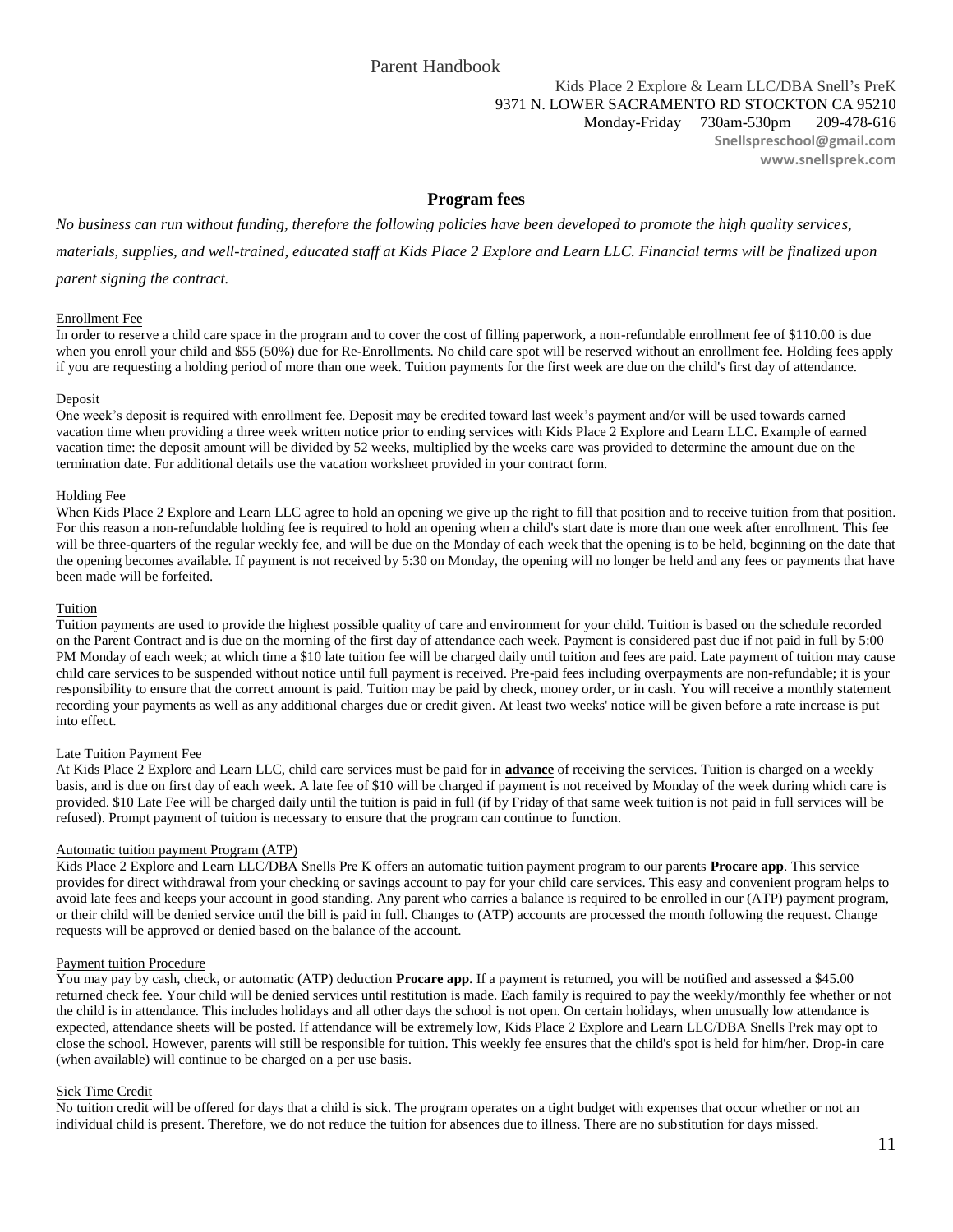### Absences

There are no refunds or credits for absences such as vacations, sickness, mishaps and holidays. There are no substitutions for days missed.

#### Tuition Discount

When a family enrolls more than one child for full time care, the full fee will be charged for the youngest child and a 5% discount will be applied to the tuition of older siblings. The discount only applies to full time schedules.

#### Unemployment Abatement Program

In the event of a job loss, please contact the director. We feel very strongly that it is important to continue your child's education though these difficult circumstances. As such, Kids Place 2 Explore and Learn LLC/DBA Snells Prek offers a Tuition Abatement Program for parents who have suffered a job loss ( proof of unemployment must be provided in writing). Kids Place 2 Explore and Learn LLC/DBA Snells Prek will provide a 25 percent discount on your child's tuition for 2 months and benefits cannot extend.

#### Maternity Leave Abatement Program

Welcoming a new baby into your home is a very special time. It can be both joyous and stressful, especially if your maternity leave causes you to lose childcare subsidy benefits, or if your employer does not provide paid maternity leave. It is important for young children to be secure in their routines during this transition period. As such, Kids Place 2 Explore and Learn LLC/DBA Snells Prek offers a Maternity Tuition Abatement Program for parents that are similar to our Unemployment Tuition Abatement program. The benefits we offer is 25 percent discount on your child's tuition for up to six weeks. Its benefits cannot extend for more than six weeks.

### Subsidy Programs

Kids Place 2 Explore and Learn LLC /DBA Snells Prek welcomes subsidy program! In order for Kids Place 2 Explore and Learn LLC/DBA Snells Prek to accept a family enrolled in a subsidy program a written contract issued by the contracting agency approving payment and schedule must be provided prior to child's first day of attendance. Co-payments are usually due when participating in subsidy program since the payment issued by the program do not cover the full amount due to Kids Place 2 Explore and Learn LLC/DBA Snells Prek . Parents are responsible for co-payments and any amounts not paid by subsidy agency.

Co-payment will be discussed in details with parents during enrollment.

There will be a reinstatement fee of \$45 per day full time or \$35 for part time if for any reason the subsidy program is discontinued or will not cover

payment. Payment must be submitted immediately on the last day of care the subsidy program ends. For example; if the contract ends July 1st then payment is due the same day.

### Overtime Fee/ Late Pick

It is vital that you follow your contracted schedule to maintain legal staff-child ratios as well as the quality of care you expect. Therefore an overtime fee will be charged if your child is dropped off or picked up more than 5 minutes outside of your contracted schedule or is on the premises before **7:30am** or after **5:30pm**. To comply with the center's closing time of **5:30pm**, please be sure your child is signed out before **5:30pm** and is off the premises immediately thereafter. The overtime child care fee will be \$5 for the first 5 minutes,\$10.00 per child for the first 15 minutes plus an additional \$1.00 per child per minute for each minute after the first 15 minutes. Parents must notify when running late. Payment is due regardless of notification. Late pick up fees apply to all schedules including half day programs and family in the subsidy program.

#### Safe Arrival Fee

.

State regulations require that we ensure the safe arrival of children to the program each day. If a child does not arrive within 60 minutes of his/her scheduled time without notification that the child will be late or absent, we are required to contact the child's parents to determine the whereabouts of the child. A fee of \$5 per call will be charged for each occurrence.

#### Withdrawal from Program

Withdrawing from the program requires a 3 week written notice to the director (please request withdrawal form from director). No deposit credit will be returned in the event notice is less than 3 weeks or no notice was given..

#### Tuition challenges

Please, notify the director of any problems with your ability to pay your bill. Families who carry a balance must enroll in our (ATP) automatic tuition payment program. All balances must be paid in full or services can be discontinued and legal proceedings can be commenced, at the discretion of the management.